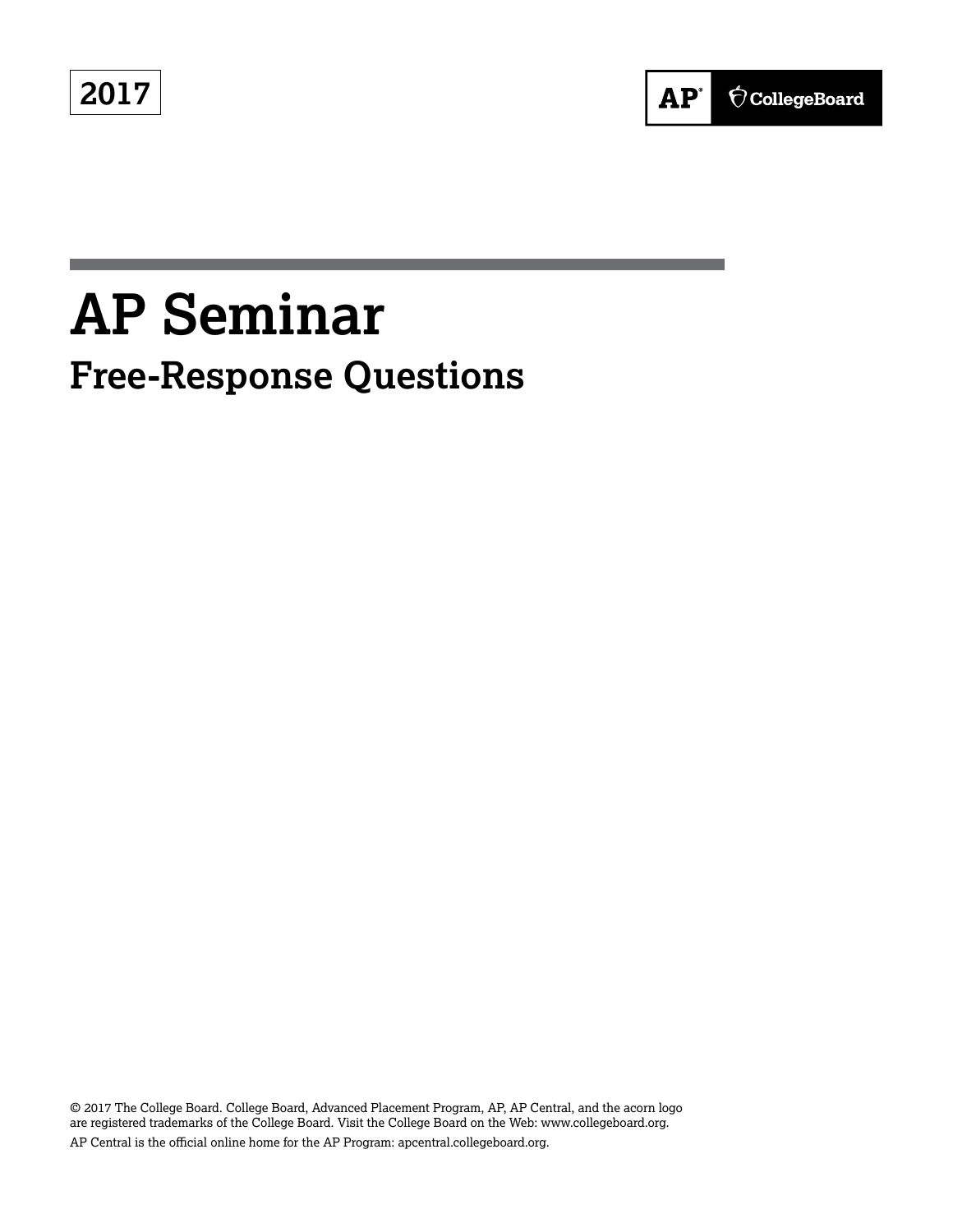#### **AP SEMINAR**

#### **PART A**

#### **Suggested time — 30 minutes**

**Directions:** Read the passage below and then respond to the following three questions.

- 1. Identify the author's argument, main idea, or thesis. (*3 points*)
- 2. Explain the author's line of reasoning by identifying the claims used to build the argument and the connections between them. (*6 points*)
- 3. Evaluate the effectiveness of the evidence the author uses to support the claims made in the argument. (*6 points*)

Write your responses to Part A only on the designated pages in the Free Response booklet.

From "In Greed We Trust" by John F. Schumaker (*New Internationalist*, July 1, 2004)

Recent years have seen the publication of a wide range of studies casting doubt on whether economic models aimed at increasing personal wealth and consumption are actually conducive to human happiness. In fact, the large-scale General Survey of the United States found that, from the early 1970s to the late 1990s, the percentage of people who are "very happy" actually dropped from 34 percent to 30 percent, despite higher incomes, more possessions and improved living standards.

Such findings are being hailed by social critics as proof that the greed economy is toxic to well-being, and that it is hastening our slide into a collective state of "unhappy consciousness," as sociologists call it. But they may be missing the main point if, indeed, greed and unhappiness are the fire in the belly of a consumer economy. There is little doubt that the cultural sanctification of greed is creating a deep existential void that cannot be filled—whatever the degree of material indulgence, personal achievement or private gratification. Despite that, this . . . may actually be what is necessary to power greed economics.

The eminent sociologist Zygmunt Bauman writes in an insightful essay, "The Self in a Consumer Society," that greed itself is changing in order to better serve consumer capitalism. In the past, says Bauman, greed was not constant because people's desires were still attached to needs and objects, as well as a credible social world, which meant they tended to pause from time to time in satisfaction or reflection. Over time, however, consumer culture has upped "consumptive capacity" by honing its members to be immune to satisfaction, and thus immediately ready to desire the next thing that comes along. . . . In the modern age, "desire desires desire," which is the basis for our new "constant greed."...

Greed is the backbone of the prevailing "philosophy of more" that supports the profitable "big is beautiful" trend (as with "mini-mansions," four-wheel drive SUVs, and so on) as well as the worldwide "investment-driven" property boom/bubble. The gluttonous aspect of greed-mindedness carries further short-term advantages by way of increased tendencies toward overconsumption, waste, premature disposal and replacement, needless upgrading and general disregard for conservation.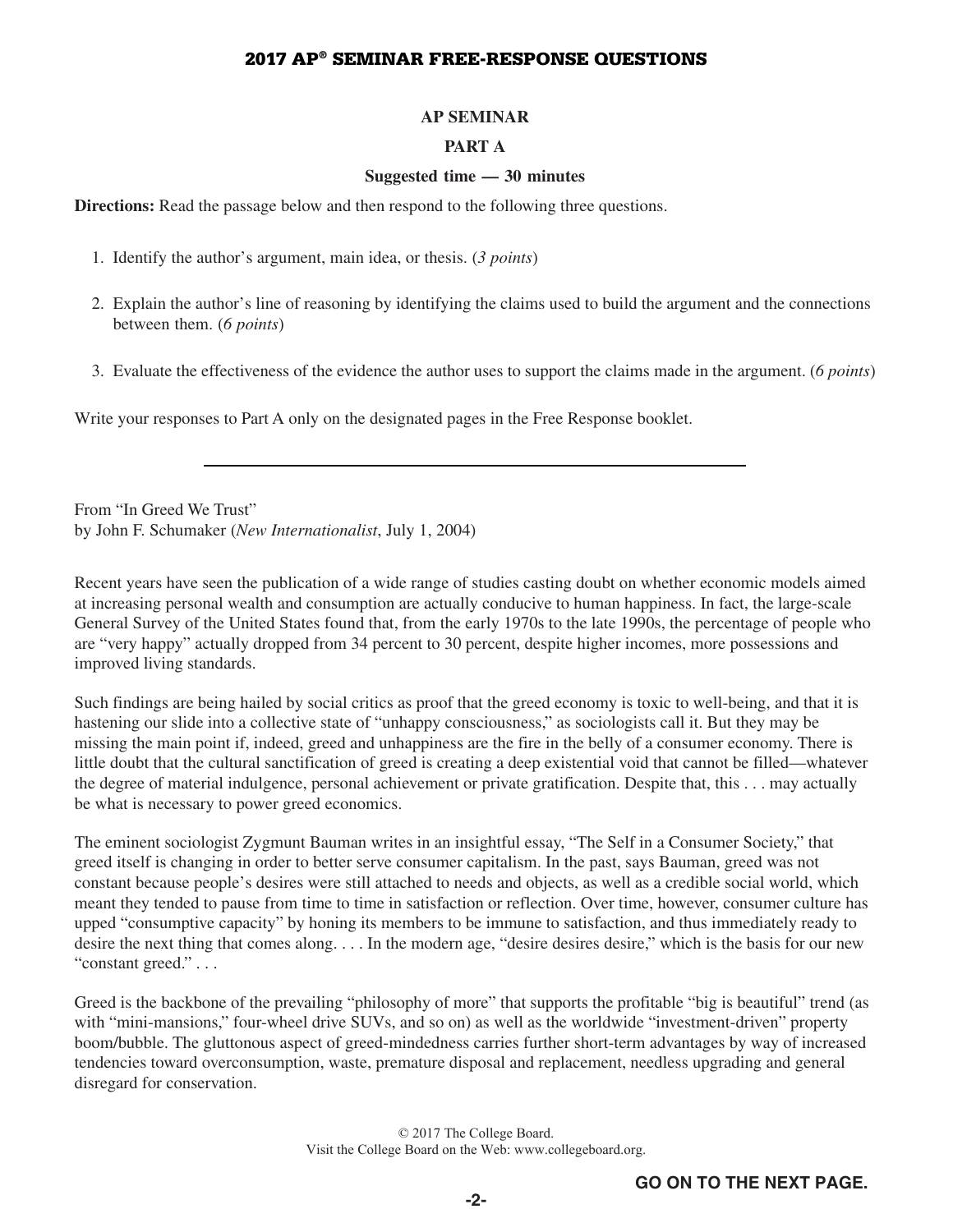Greed drives entrepreneurial investment. It also facilitates the manufacture and commercial exploitation of false needs. It is no wonder that greed enthusiasts insist that nothing can beat greed when it comes to the economy, and that we should not give up on it as the epicentre of economic and social life, or fixate on burst stock-market bubbles, or sticky-fingered Enrons and Worldcoms....

But others point out how greed, and its "dying with the most toys" cultural hero system, is infusing children around the globe with self-destructive degrees of materialism, avarice, and self-preoccupation. The commercialization of childhood is being led by greedy corporations that put profits before social responsibility and children's health. Over the past two decades, for example, aggressive advertising by the soft-drink industry has seen high-sugar soft-drink consumption double in children aged 6 to 11, a major contributor to the worsening epidemic of childhood obesity and diabetes. Today, with greed still their main moral compass, these companies market an ever-expanding array of caffeinated drinks to children that have health experts worrying about a new wave of youth addiction....

More and more mental-health professionals are saying that greed is not nearly as good for people as it is for economies, with some warning that greed is beginning to overwhelm conscience, reason, compassion, love, family bonds and community. Moreover, existing levels of constant greed are causing clinical depression and despair in many people.

The term "pleonexia" is being used to diagnose pathological greed that can contribute to a host of ills, including stress, burnout, gambling addictions, compulsive shopping, "affluenza" and loss of moral grounding.

American psychologist and greed treatment specialist David Farrugia sees greed as a mistaken, empty, and shortsighted goal that contains many seeds of destruction, in particular those that destroy families and marriages. Beyond that, in his article "Selfishness, Greed, and Counseling," a chronic orientation toward greed has been shown to result in inflexibility, anxiety, and diminished reality testing, all of which tarnish a person's overall experience of life.

In Greed We Trust, New Internationalist 2004, www.newint.org. Reprinted with permission.

**END OF PART A GO ON TO PART B.**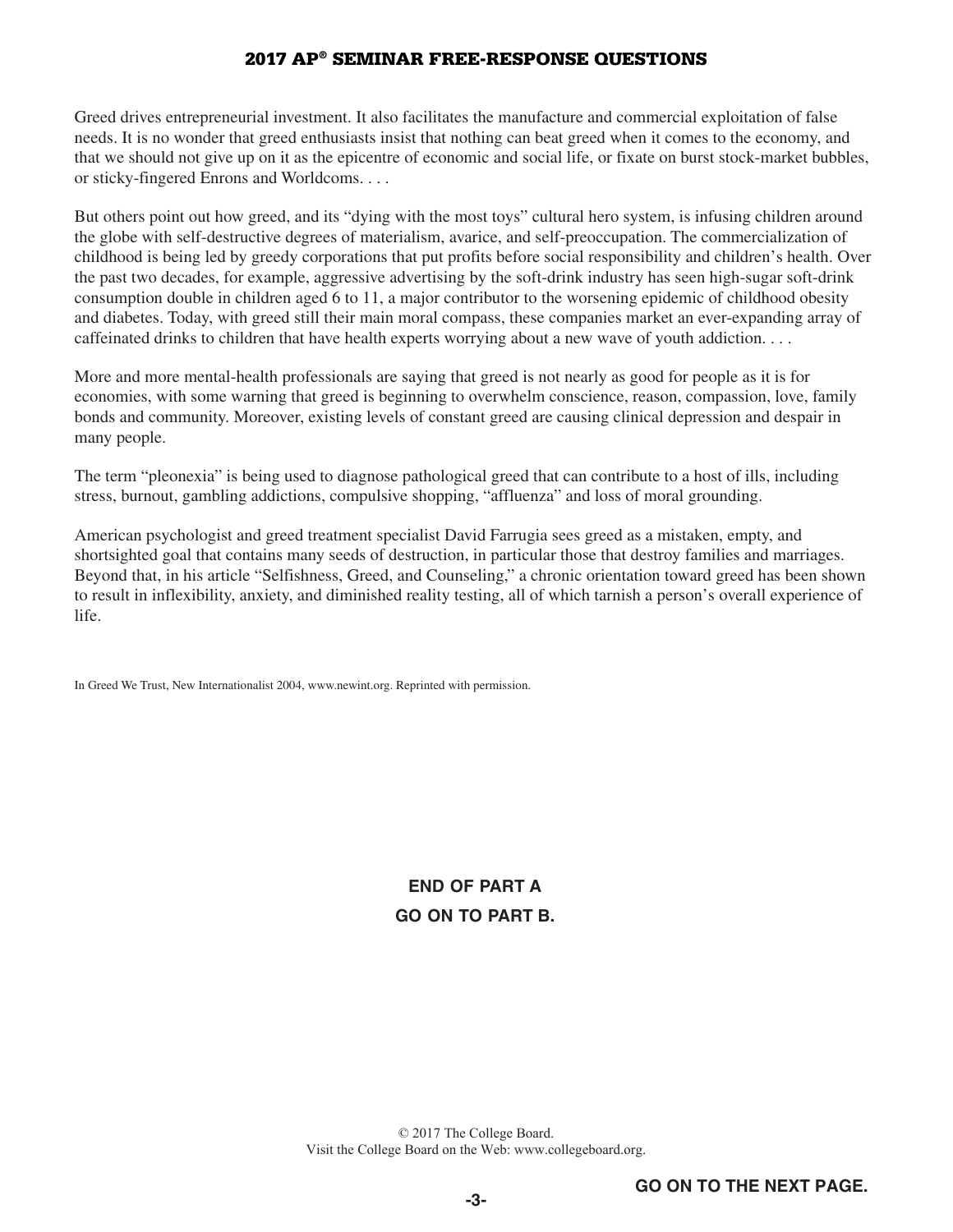#### **Part B**

#### **Suggested time — 90 minutes**

**Directions:** Read the four sources carefully, focusing on a theme or issue that connects them and the different perspectives each represents. Then, write a logically organized, well-reasoned, and well-written argument that presents your own perspective on the theme or issue you identified. You must incorporate at least two of the sources provided and link the claims in your argument to supporting evidence. You may also use the other provided sources or draw upon your own knowledge. In your response, refer to the provided sources as Source A, Source B, Source C, and Source D, or by the author's name.

Write your response to Part B only on the designated pages in the Free Response booklet.

**Source A** 

From "Are Food Deserts to Blame for America's Poor Eating Habits?" by Joe Cortright (*The Atlantic*, November 9, 2015)

It's a plausible hypothesis: Poor people in the United States suffer from measurably worse nutrition because they have such limited access to good food. Confronted with a high concentration of poor diet choices (fast food and processed food in convenience stores) and with few markets offering fresh fruit and vegetables, the poor end up eating a less healthy diet. In this view, bad diets are a problem with the urban environment—the lack of good food in poor neighborhoods.

But while there are certainly urban neighborhoods that lack good grocery options, is there any evidence that close physical access to food—as opposed to other factors like income or education—strongly determines healthy eating? That view deserves some skepticism.

A recent study by researchers at the University of Pennsylvania, Princeton, and the U.S. Department of Agriculture summarized in the *Chicago Policy Review* concludes that after controlling for differences in education and income, variations in physical access to food explain less than 10 percent of the variation in consumption of healthy foods. The researchers also find that the opening of new, healthier supermarkets in neighborhoods has very little effect on what nearby residents eat.

This new study reinforces earlier research that questioned whether the physical proximity to healthier eating choices is the root cause of poor nutrition and hunger.

Studies show that there is no apparent relationship between a store's mix of products and its customer's body-mass index...

Physical proximity alone is not likely to be a strong explanation of variations in diet. Judged by proximity to grocery stores, nearly all of rural America is a food desert....

City dwellers, particularly those in the biggest, most dense cities tend to live closest to supermarkets and have the best food access. WalkScore used its data and models to develop some clear images of who does (and doesn't) have a good grocery store nearby. They estimate that 72 percent of New York City residents live within a five-minute walk of a grocery store. At the other end of the spectrum, only about 5 percent of residents in Indianapolis and Oklahoma City have that convenience. When it comes to walking, this data shows the real food deserts are in the suburbs....

> © 2017 The College Board. Visit the College Board on the Web: www.collegeboard.org.

**-4-**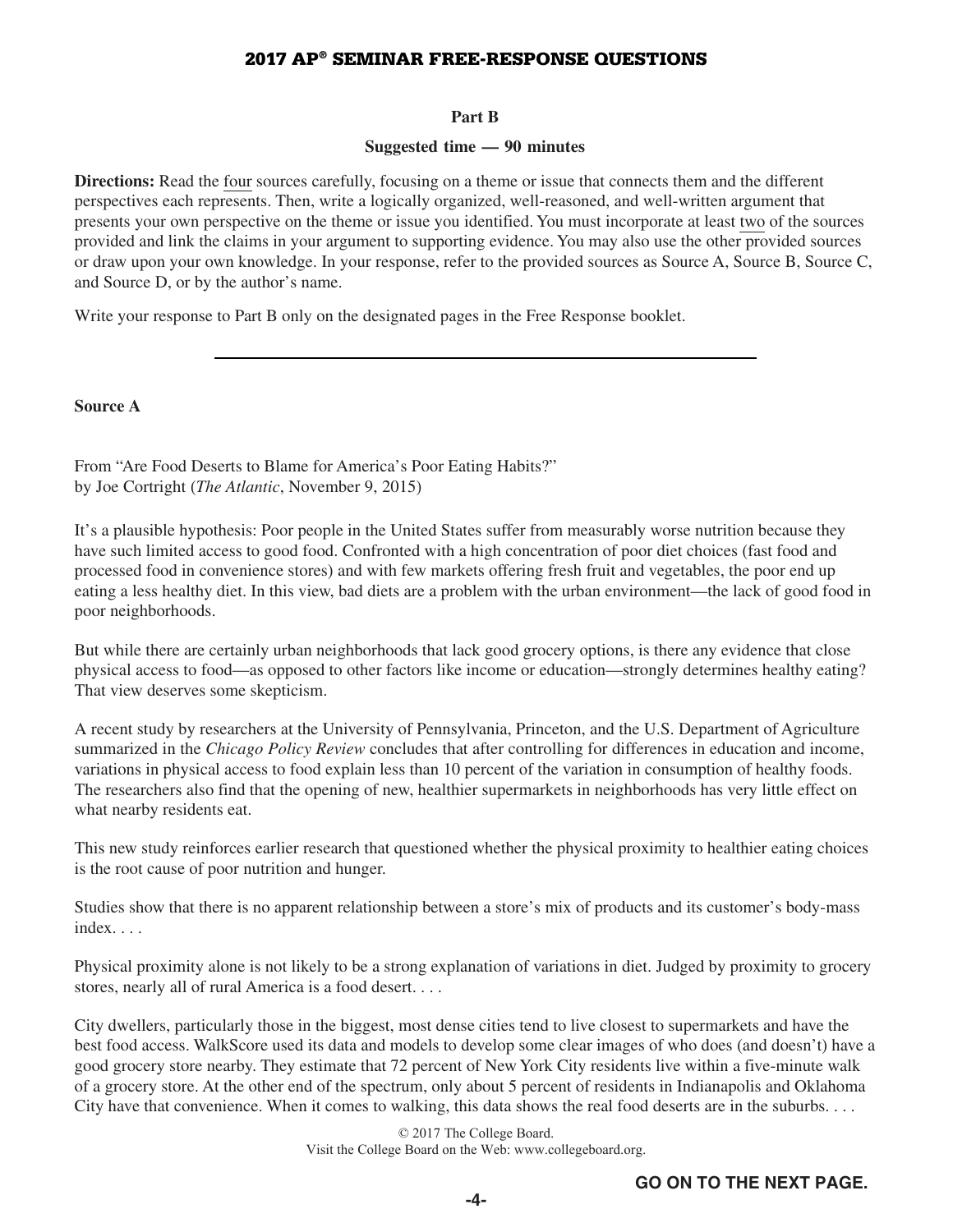. . . [C]ombining neighborhood income and physical proximity muddles the definition of food access. First, and most important, it acknowledges that income, not physical distance, is the big factor in nutrition. Both of these methods imply that having wealthy neighbors or living in the countryside means that physical access to food is not a barrier. Second, it is an individual's household income, not her neighbor's income, that determines whether she can buy food. Third, these methods implicitly treat low-income families differently depending on where they live. For example, PolicyMap excludes middle-income and higher-income neighborhoods from its definition of "limited supermarket access" areas—and therefore doesn't count lower-income families living in these areas as having poor food access.

The fact that both of these systems use a different yardstick for measuring accessibility in rural areas suggests that proximity isn't really the issue....

When it comes to food access, the focus should be on poverty, not grocery store location. The argument here parallels that of the Nobel Prize-winning economist Amartya Sen, who pointed out that the cause of starvation and death in famines is seldom a physical lack of sufficient food, but is instead the collapse of the incomes of the poor. Sen's conclusion was that governments should focus on raising incomes if they wanted to stave off hunger, rather than stockpiling or distributing nutritious food.

© 2015 The Atlantic Media Co., as first published in the Atlantic Magazine. All rights reserved. Distributed by Tribune Content Agency, LLC.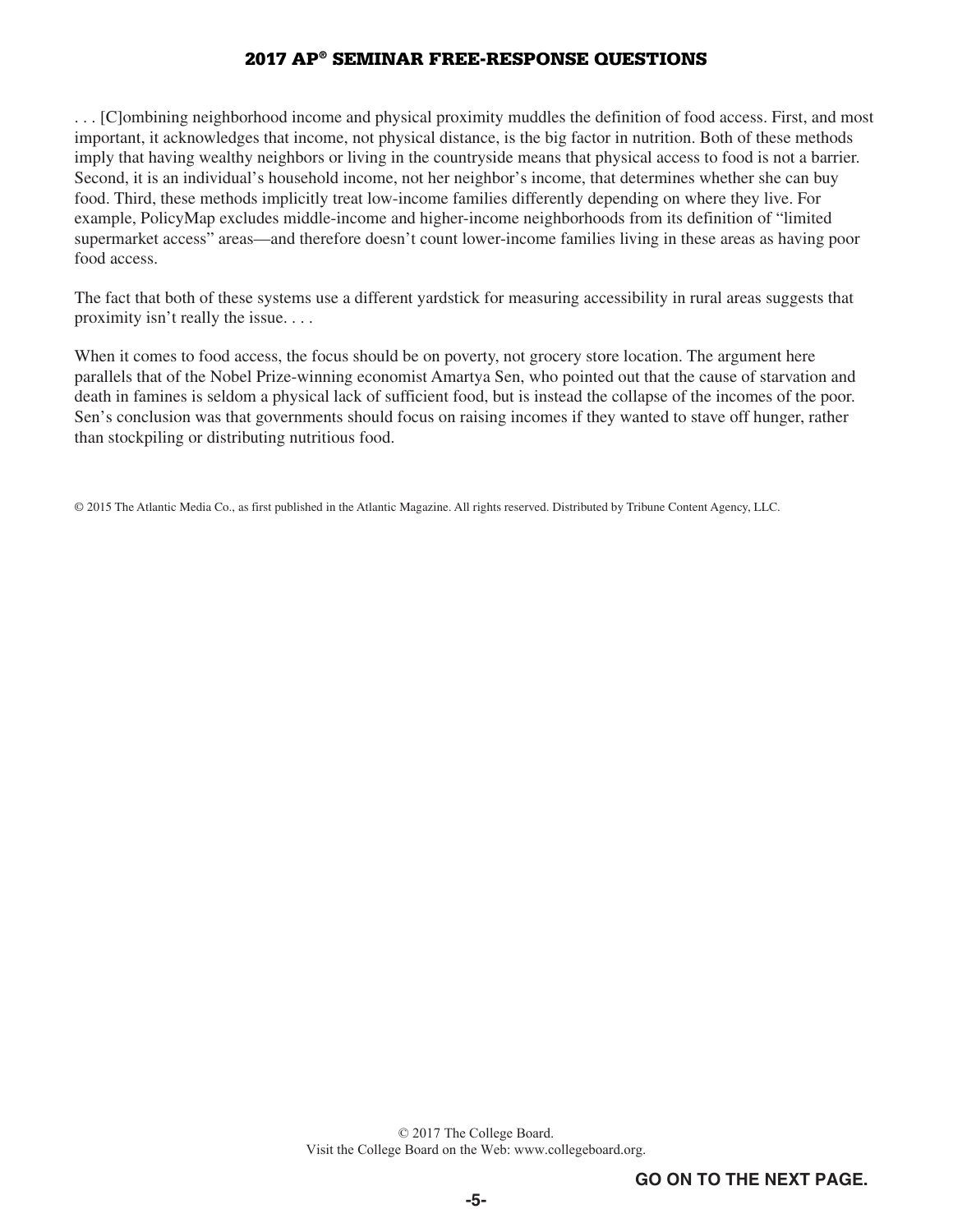#### **Source B**

From "The Green Revolution, Peace, and Humanity" by Norman Borlaug (Nobelprize.org, December 11, 1970)

Civilization as it is known today could not have evolved, nor can it survive, without an adequate food supply. Yet food is something that is taken for granted by most world leaders despite the fact that more than half of the population of the world is hungry. Man seems to insist on ignoring the lessons available from history.

Man's survival, from the time of Adam and Eve until the invention of agriculture, must have been precarious because of his inability to ensure his food supply. During the long, obscure, dimly defined prehistoric period when man lived as a wandering hunter and food gatherer, frequent food shortages must have prevented the development of village civilizations. Under these conditions the growth of human population was also automatically limited by the limitations of food supplies....

But today we should be far wiser; with the help of our Gods and our science, we must not only increase our food supplies but also insure them against biological and physical catastrophes by international efforts to provide international granaries of reserve food for use in case of need. And these food reserves must be made available to all who need them—and before famine strikes, not afterwards. Man can and must prevent the tragedy of famine in the future instead of merely trying with pious regret to salvage the human wreckage of the famine, as he has so often done in the past. We will be guilty of criminal negligence, without extenuation, if we permit future famines. Humanity cannot tolerate that guilt....

In summarizing the accomplishments of the green revolution during the past three years, I wish to restate that the increase in cereal production, rice, maize, and wheat, especially in wheat, has been spectacular and highly significant to the welfare of millions of human beings. It is still modest in terms of total needs. Recalling that fifty percent of the present world population is undernourished and that an even larger percentage, perhaps sixty-five percent, is malnourished, no room is left for complacency. It is not enough to prevent the currently bad situation from getting worse as population increases. Our aim must be to produce enough food to eradicate all present hunger while at the same time striving to correct malnutrition. To eliminate hunger now in the developing nations, we would need to expand world cereal production by thirty percent. If it were, however, as simple as increasing the total world production by thirty percent, regardless of where the production is to be expanded, it could be accomplished rather rapidly by expanding it in the United States, Canada, Australia, Argentina, and Russia. But this would not necessarily solve the hunger problem of the developing world because their weak economies will not permit them to expand their food imports by thirty percent. Worse still, even if present production could be expanded rapidly by thirty percent in the developing countries—which I believe is possible based on recent progress of the green revolution—so as theoretically to eliminate hunger, the hunger problem as it now exists still would not be solved. There remains the unsolved social-economic problem of finding effective ways to distribute the needed additional food to the vast underprivileged masses who have little or no purchasing power. This is still the great unsolved problem with which the economists, sociologists, and political leaders must now come to grips.

Copyright © The Nobel Foundation (1970). Source: Nobelprize.org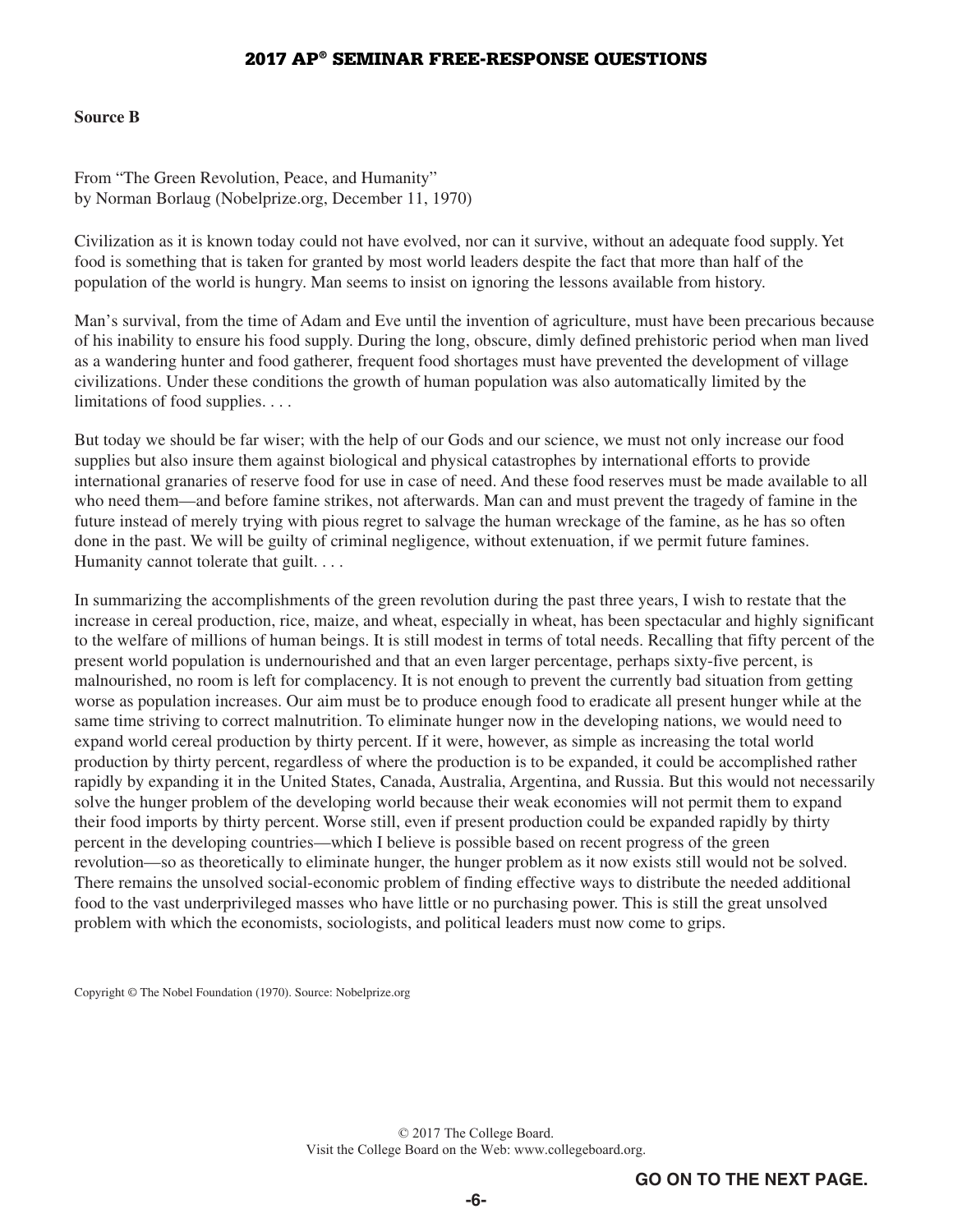#### **Source C**

From *Fast Food Nation: The Dark Side of the All-American Meal*  by Eric Schlosser (2001)

Over the last three decades, fast food has infiltrated every nook and cranny of American society. An industry that began with a handful of modest hot dog and hamburger stands in southern California has spread to every corner of the nation, selling a broad range of foods wherever paying customers may be found. Fast food is now served at restaurants and drive-throughs, at stadiums, airports, zoos, high schools, elementary schools, and universities, on cruise ships, trains, and airplanes, at K-Marts, Wal-Marts, gas stations, and even at hospital cafeterias. In 1970, Americans spent about \$6 billion on fast food; in 2000, they spent more than \$110 billion. Americans now spend more money on fast food than on higher education, personal computers, computer software, or new cars. They spend more on fast food than on movies, books, magazines, newspapers, videos, and recorded music—combined....

. . . The whole experience of buying fast food has become so routine, so thoroughly unexceptional and mundane, that it is now taken for granted, like brushing your teeth or stopping for a red light. It has become a social custom as American as a small, rectangular, hand-held, frozen, and reheated apple pie....

The extraordinary growth of the fast food industry has been driven by fundamental changes in American society. Adjusted for inflation, the hourly wage of the average U.S. worker peaked in 1973 and then steadily declined for the next twenty-five years. During that period, women entered the workforce in record numbers, often motivated less by a feminist perspective than by a need to pay the bills. In 1975, about one-third of American mothers with young children worked outside the home; today almost two-thirds of such mothers are employed. As the sociologists Cameron Lynne Macdonald and Carmen Sirianni have noted, the entry of so many women into the workforce has greatly increased demand for the types of services that housewives traditionally perform: cooking, cleaning, and child care. A generation ago, three-quarters of the money used to buy food in the United States was spent to prepare meals at home. Today about half of the money used to buy food is spent at restaurants—mainly at fast food restaurants....

In the early 1970s, the farm activist Jim Hightower warned of "the McDonaldization of America." He viewed the emerging fast food industry as a threat to independent businesses, as a step toward a food economy dominated by giant corporations, and as a homogenizing influence on American life. In *Eat Your Heart Out* (1975), he argued that "bigger is *not* better." Much of what Hightower feared has come to pass. The centralized purchasing decisions of the large restaurant chains and their demand for standardized products have given a handful of corporations an unprecedented degree of power over the nation's food supply. Moreover, the tremendous success of the fast food industry has encouraged other industries to adopt similar business methods. The basic thinking behind fast food has become the operating system of today's retail economy, wiping out small businesses, obliterating regional differences, and spreading identical stores throughout the country like a self-replicating code.

America's main streets and malls now boast the same Pizza Huts and Taco Bells, Gaps and Banana Republics, Starbucks and Jiffy-Lubes, Foot Lockers, Snip N' Clips, Sunglass Huts, and Hobbytown USAs. Almost every facet of American life has now been franchised or chained. From the maternity ward at a Columbia/HCA hospital to an embalming room owned by Service Corporation International . . . a person can now go from the cradle to the grave without spending a nickel at an independently owned business....

A hamburger and french fries became the quintessential American meal in the 1950s, thanks to the promotional efforts of the fast food chains. The typical American now consumes approximately three hamburgers and four orders of french fries every week. But the steady barrage of fast food ads, full of thick juicy burgers and long golden fries, rarely mentions where these foods come from nowadays or what ingredients they contain. The birth of the fast food

> © 2017 The College Board. Visit the College Board on the Web: www.collegeboard.org.

**-7-**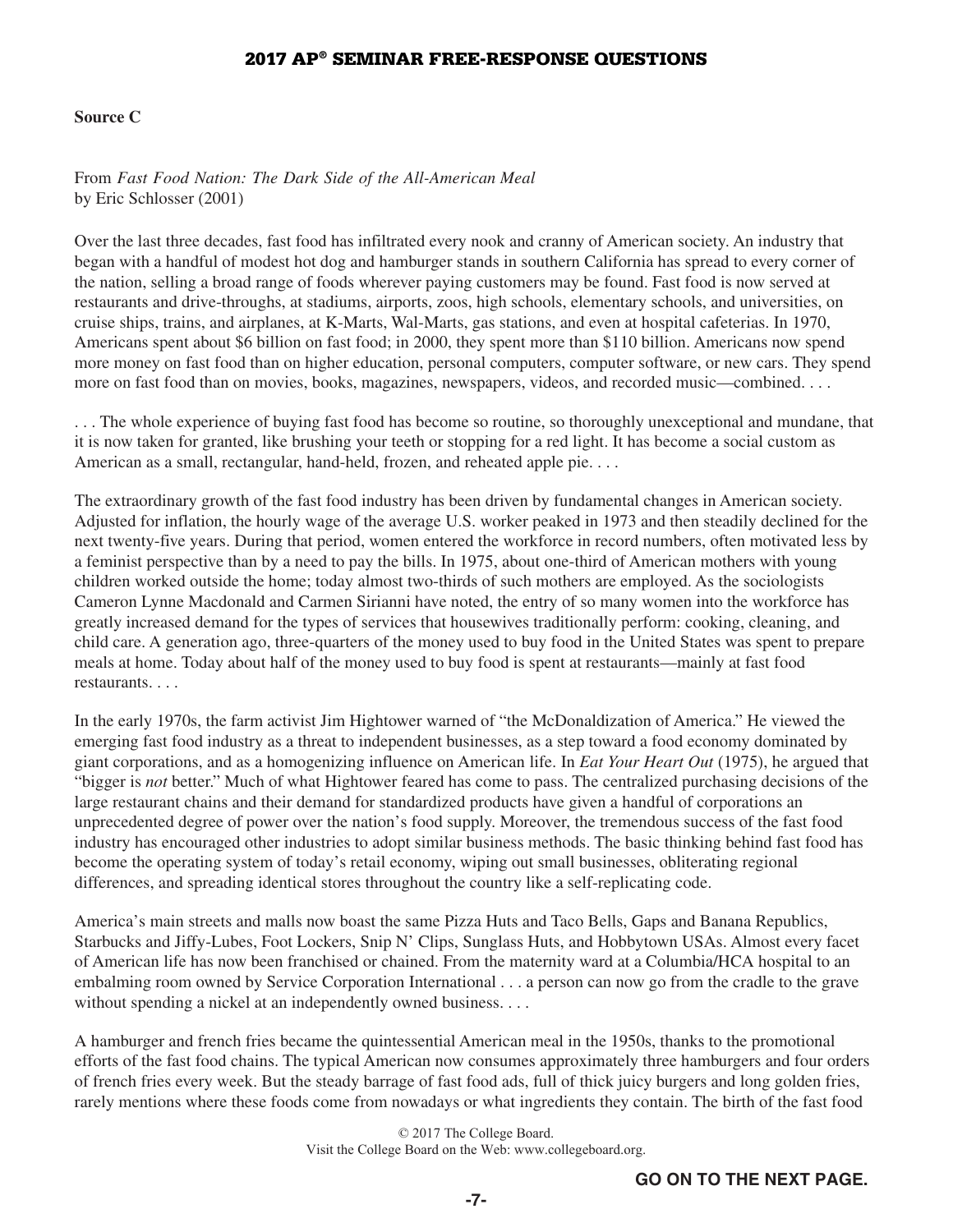industry coincided with Eisenhower-era glorifications of technology, with optimistic slogans like "Better Living through Chemistry" and "Our Friend the Atom." . . . The leading fast food chains still embrace a boundless faith in science—and as a result have changed not just what Americans eat, but also how their food is made.

Except from FAST FOOD NATION by Eric Schlosser. Copyright © 2001 by Eric Schlosser. Reprinted by permission of Houghton Mifflin Harcourt Publishing Company. All rights reserved.

720 words from FAST FOOD NATION by Eric Schlosser (Penguin Books Ltd, 2001) Copyright © Eric Schlosser, 2001.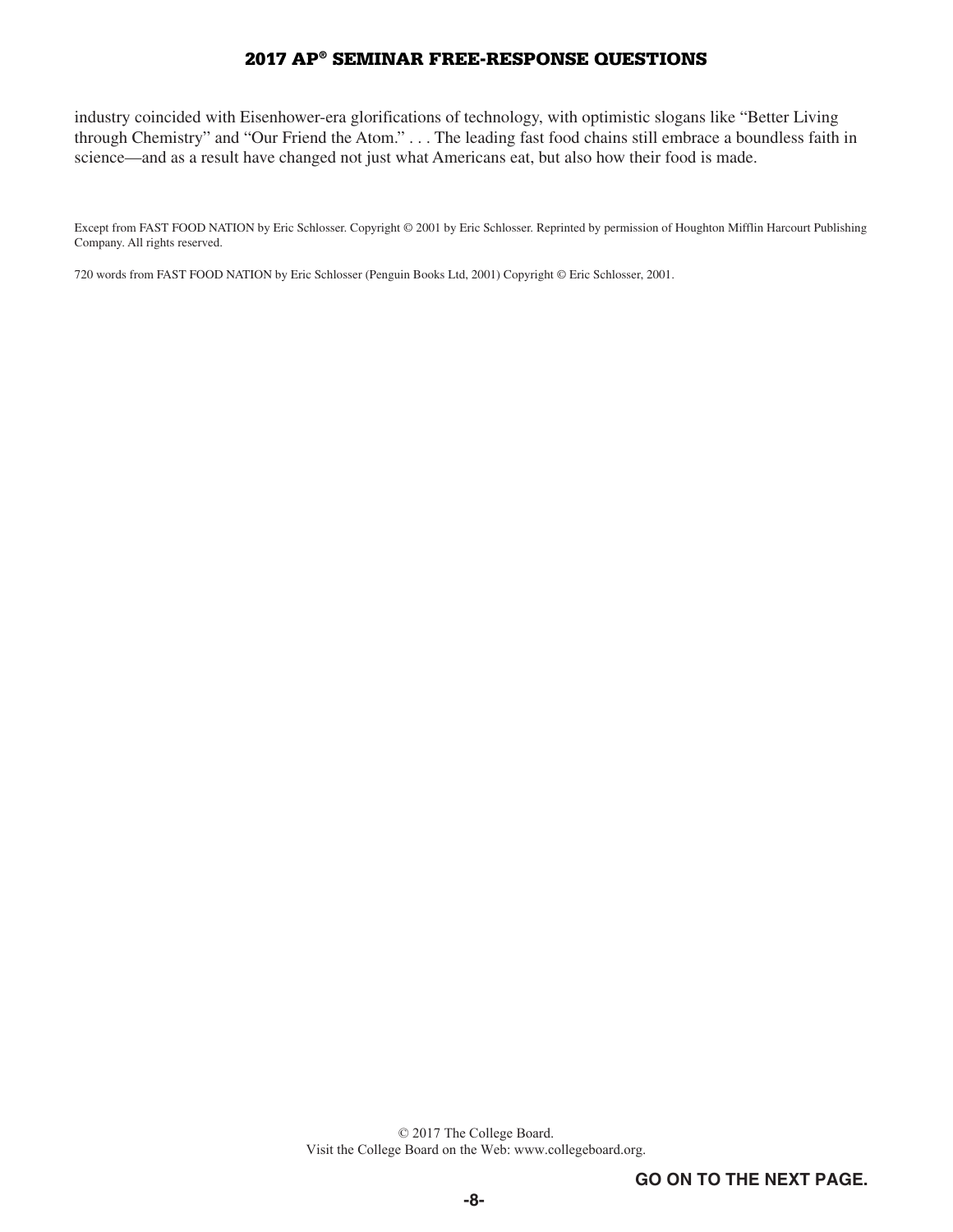## **Source D**

From "Fast Food Still Major Part of U.S. Diet" by Andrew Dugan (*Gallup*, August 6, 2013)

> *How often, if ever, do you eat at a fast-food restaurant, including drive-through, take-out, and sitting down in the restaurant—every day, several times a week, about once a week, once or twice a month, a few times a year, or never?*

|                 | <b>Every</b><br>day | <b>Several</b><br>times a<br>week | <b>About</b><br>once a<br>week | <b>Once or</b><br>twice a<br>month | A few<br>times a<br>year | <b>Never</b> |
|-----------------|---------------------|-----------------------------------|--------------------------------|------------------------------------|--------------------------|--------------|
|                 | $\%$                | $\%$                              | $\%$                           | $\%$                               | $\%$                     | $\%$         |
| Jul 10–14, 2013 | 3                   | 16                                | 28                             | 33                                 | 15                       |              |
| Dec 8-10, 2006  | 3                   | 20                                | 33                             | 25                                 | 15                       |              |
| Jul 7-9, 2003   |                     | 17                                | 31                             | 30                                 | 13                       |              |

These findings come from Gallup's annual Consumption poll, conducted July 10–14, 2013, and seem to suggest that many Americans are reducing, but not totally eliminating, their fast-food intake.

Fast food has long been a staple of many Americans' diets, but widespread concerns related to the nutritional value of the food linger....

> *Overall, do you think that most of the food served in fast-food restaurants is very good for you, fairly good for you, not too good for you, or not good at all for you?*

|                 |                             |  | Very good Fairly good Not too good Not good at all |
|-----------------|-----------------------------|--|----------------------------------------------------|
|                 | $\mathcal{O}_{\mathcal{D}}$ |  |                                                    |
| Jul 10–14, 2013 |                             |  |                                                    |
| Jul 7–9, 2003   |                             |  |                                                    |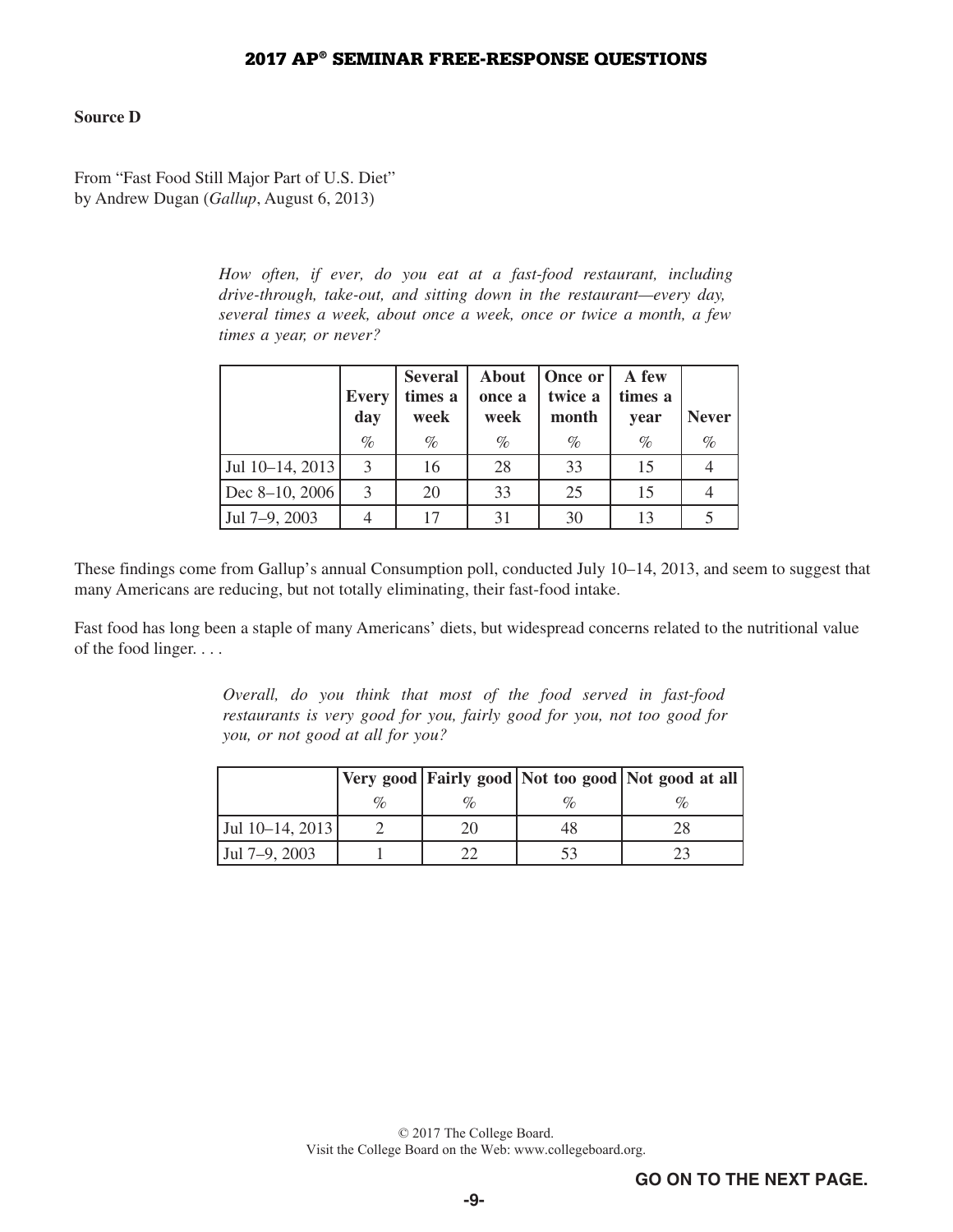## **Young Eat Fast Food Most Often; Low-Income Individuals, the Least**

*Frequency of Eating Fast Food, Among Select Groups July 10–14, 2013* 

|                                    | At least<br>weekly | Once or<br>twice a<br>month | A few times<br>a year or<br>never |
|------------------------------------|--------------------|-----------------------------|-----------------------------------|
|                                    | $\%$               | $\%$                        | $\%$                              |
| 18 to 29 years old                 | 57                 | 33                          | 8                                 |
| Men                                | 53                 | 31                          | 15                                |
| Hispanic people                    | 53                 | 27                          | 16                                |
| <b>Black</b> people                | 52                 | 37                          | 11                                |
| Annual income \$75,000 or more     | 51                 | 28                          | 21                                |
| Annual income \$30,000 to \$49,999 | 51                 | 32                          | 15                                |
| Annual income \$50,000 to \$74,999 | 50                 | 32                          | 18                                |
| 30 to 49 years old                 | 47                 | 33                          | 21                                |
| Non-Hispanic White people          | 46                 | 33                          | 21                                |
| 50 to 64 years old                 | 44                 | 33                          | 23                                |
| Women                              | 42                 | 34                          | 23                                |
| Annual income \$20,000 to \$29,999 | 42                 | 42                          | 16                                |
| 65 years and older                 | 41                 | 32                          | 26                                |
| Annual income less than \$20,000   | 39                 | 36                          | 23                                |

## **Most Weekly Fast-Food Eaters Believe the Food Is Not Good for You**

*Perceptions of Fast Food by Frequency of Fast-Food Consumption July 10–14, 2013* 

|                 | All<br><b>Americans</b><br>$\%$ | At least<br>weekly<br>% | Once or<br>twice a<br>month<br>% | A few<br>times a<br>year or<br>never<br>% |
|-----------------|---------------------------------|-------------------------|----------------------------------|-------------------------------------------|
| Very good       |                                 |                         |                                  |                                           |
| Fairly good     | 20                              | 23                      | 18                               | 14                                        |
| Not too good    | 48                              | 54                      | 47                               | 38                                        |
| Not good at all | 28                              | 19                      | 33                               | 43                                        |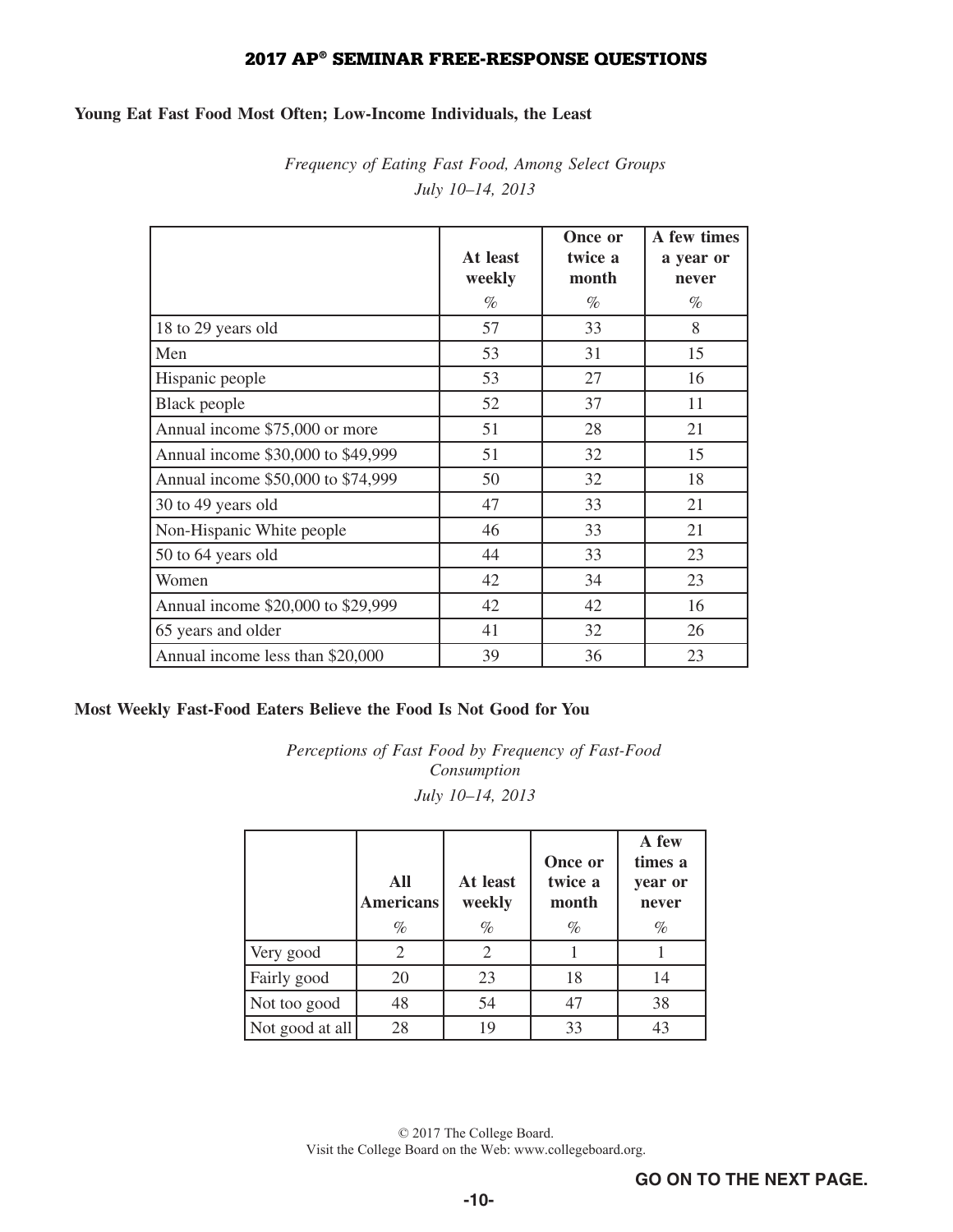#### **Implications**

A large swath of the public believes food served at fast-food restaurants is not good for them.... Nonetheless, a huge share of Americans continue to visit fast-food drive-throughs or dining rooms, suggesting that the appeal of the product—be it the relatively low cost, the taste, or the convenience—outweighs the health concerns.

Copyright © 2013 Gallup, Inc. All rights reserved. The content is used with permission; however, Gallup retains all rights of the republication.

**STOP END OF EXAM**